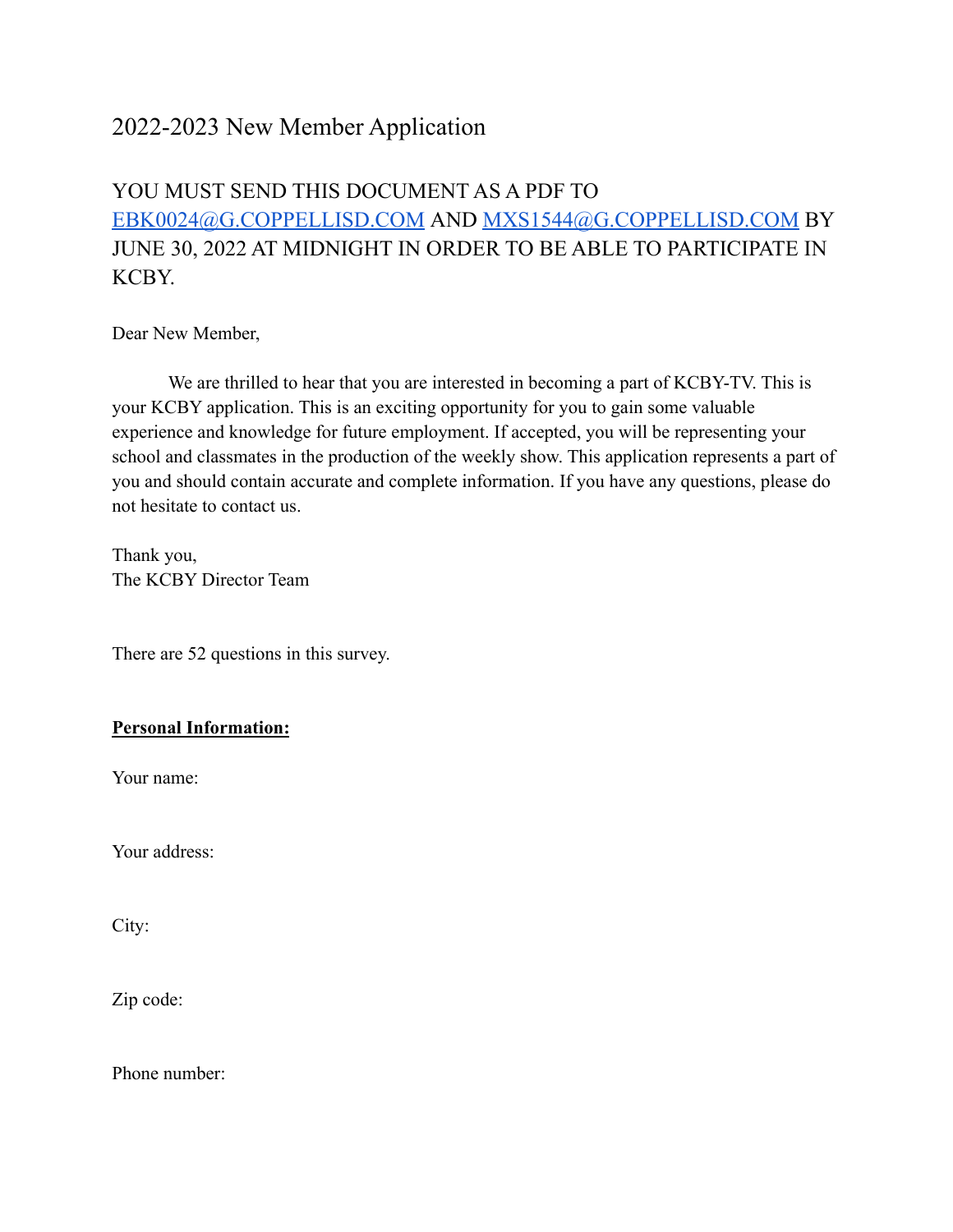Parents' phone number(s):

Your email:

Parents' email(s):

Grade level next year:

#### **Academic Information:**

Are you taking any special classes/courses next year? (ex: Off periods, Dual Credit, etc.)

What extracurriculars are you involved in, both inside and outside of school?

Please estimate what percentage of your time you can allocate to each activity. Be sure to include KCBY as well.

If you are taking any hard, challenging, or interesting classes this year, please share them here so that we can get to know you better.

### **More about you:**

If applicable, please list your social media accounts. (ex: Instagram - @kcbytv)

Can you drive? If so, do you have a car?

Will you be able to get to and from KCBY events next year? Please explain.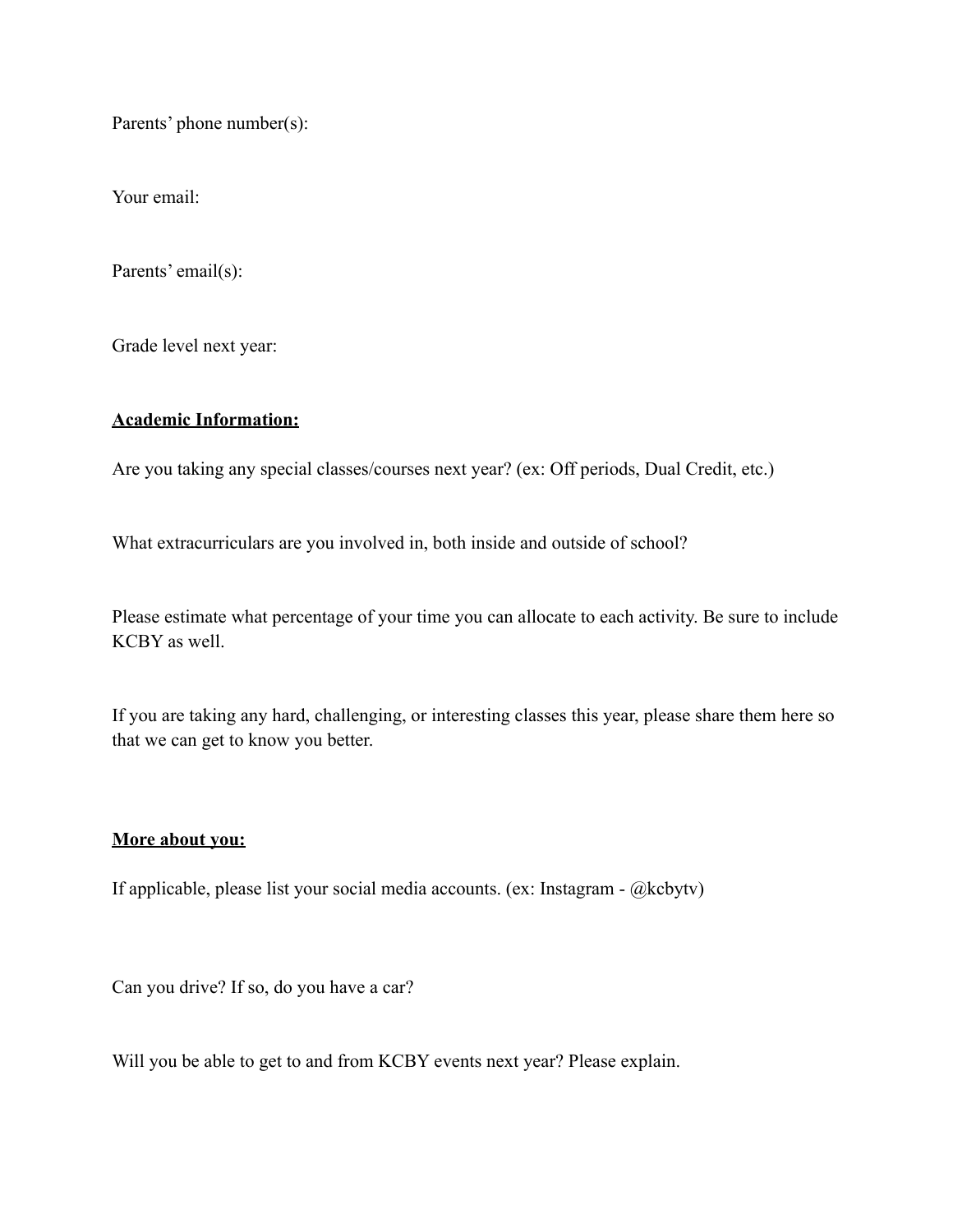KCBY requires an extensive time commitment both before and after school. Please explain what days/times you are available.

Would you want to participate in the Broadcast News crew or the Sports News crew? (This means you are more interested in covering news or sports.) Please explain.

Why do you want to be in KCBY?

Do you watch KCBY?

What do you know about KBCY? Please explain.

What strengths do you have that can help to make KCBY better? Please explain.

In your opinion, what is your greatest weakness? Please explain.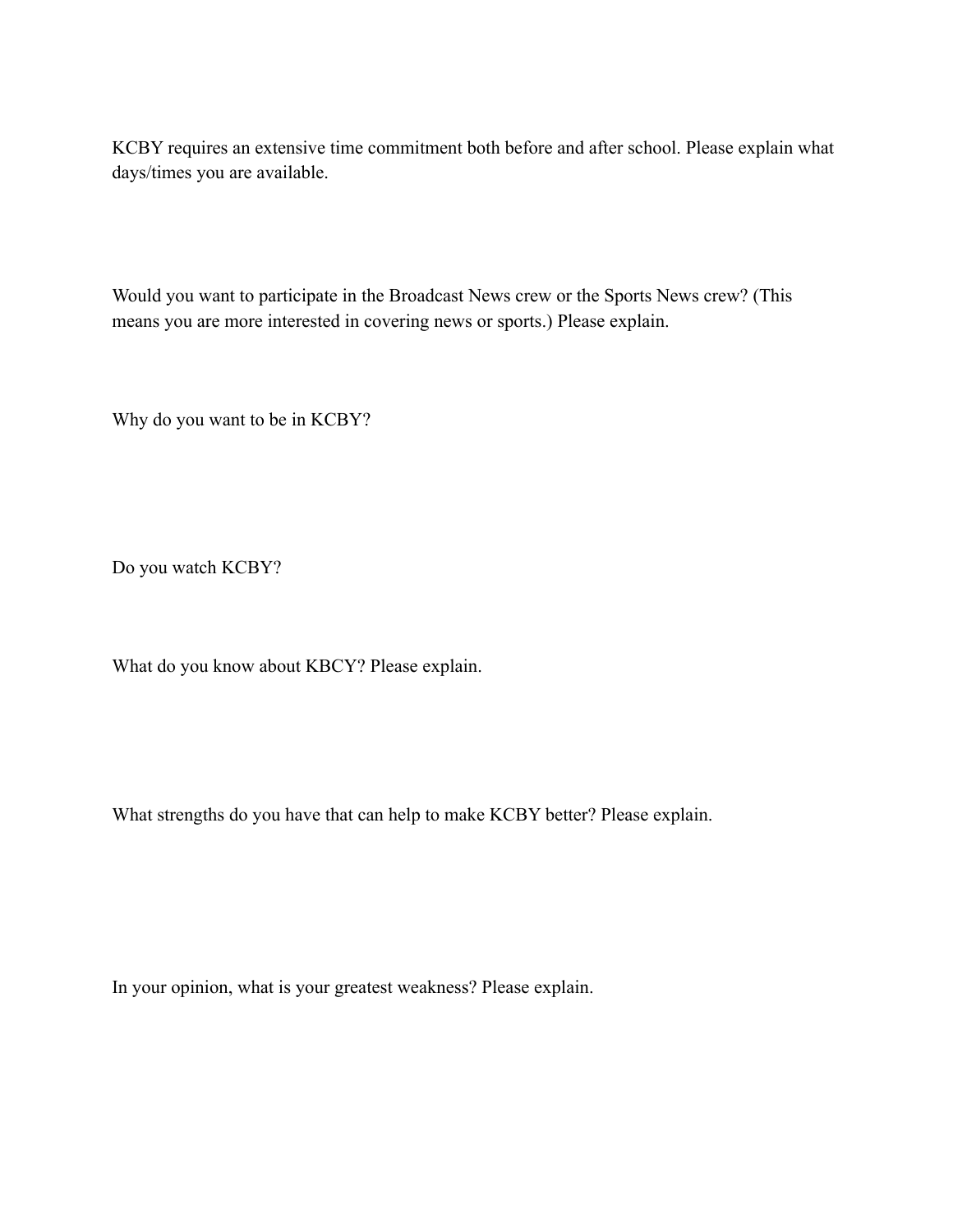What experience do you have with video production?

What video equipment do you have? (If any, though not required)

Do you like writing? Please explain.

Rank your writing skills on a scale from 1-10.

Middle school classes included, what media classes have you taken before KCBY?

How do you feel about interviewing people? Please explain.

How do you deal with stress? Please explain.

How are you about working with and managing deadlines? Please explain.

Do you work better in a group, individually, or somewhere in between? Please explain.